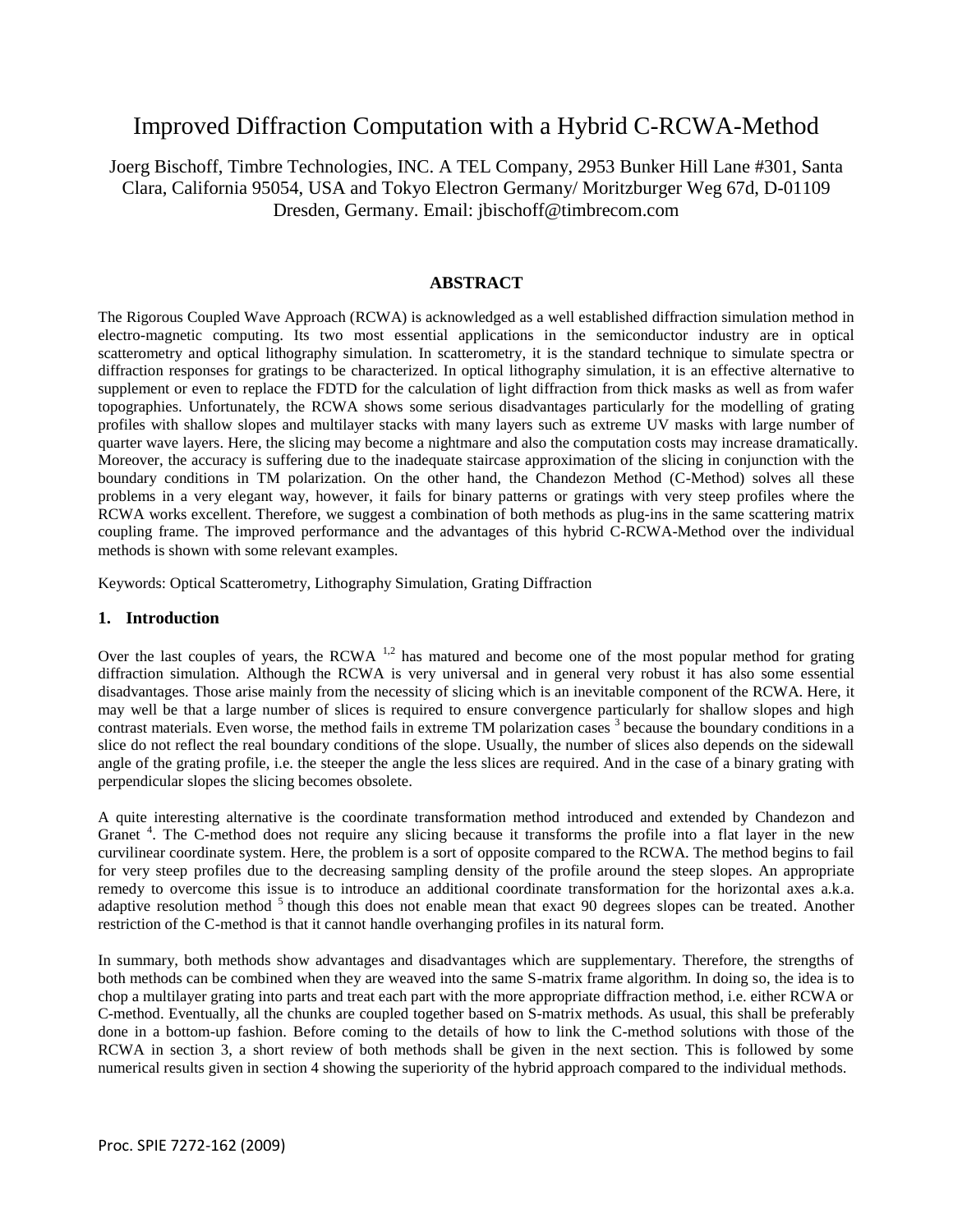#### **2. Review of the C-method and the RCWA**

The Coordinate Transformation Method (C-Method) a.k.a. Chandezon Method was introduced in 1980 by Jean Chandezon's famous paper<sup>4</sup>. The main idea behind this method is to express Maxwell's Equation in general curvilinear coordinates (given below in Einstein's sum notation):

$$
\xi^{ijk} \partial_j E_k = -ik \sqrt{g} \cdot g^{ij} \cdot Z \cdot H_j
$$
  
\n
$$
\xi^{ijk} \partial_j Z H_k = ik \varepsilon \sqrt{g} \cdot g^{ij} \cdot E_j
$$
\n(1)

Here, nonmagnetic materials are assumed with  $\mu = 1$  and Z is the so called free space impedance with:

$$
Z = \sqrt{\frac{\mu_0}{\varepsilon_0}}
$$

 $\xi$  is the Levi-Civita indicator which is defined as:

$$
\xi^{ijk} = +1
$$
, if (ijk) is an even permutation of (123)  
\n $\xi^{ijk} = -1$ , if (ijk) is an odd permutation of (123)  
\n $\xi^{ijk} = 0$ , otherwise

Moreover,  $g^{ij}$  is the metric tensor of the coordinate transformation and g is its determinant. This metric tensor is defined by means of the partial derivatives of the new coordinates  $\bar{x}$  for the Cartesian coordinates x (x<sub>1</sub> = x, x<sub>2</sub> = y, x<sub>3</sub> = z):

$$
g^{ij} = \sum_{n=1}^{3} \bar{a}_n^i \cdot \bar{a}_n^j \text{ and } \bar{a}_j^i = \frac{\partial \bar{x}^i}{\partial x_j}
$$
 (2)

In the case of a line/space grating with the period p and a profile function  $y = a(x)$ , the coordinate transformation may be expressed by (see fig. 1for the coordinate directions):

$$
\bar{x}^1 = x
$$
  
\n
$$
\bar{x}^2 = y - a(x)
$$
  
\n
$$
\bar{x}^3 = z
$$
\n(3)

Then, the computation of the partial derivatives results in:

$$
\frac{\partial \bar{x}^1}{\partial x} = 1 \quad \frac{\partial \bar{x}^2}{\partial x} = -\dot{a} \quad \frac{\partial \bar{x}^3}{\partial x} = 0
$$
  
\n
$$
\frac{\partial \bar{x}^1}{\partial y} = 0 \quad \frac{\partial \bar{x}^2}{\partial y} = 1 \quad \frac{\partial \bar{x}^3}{\partial y} = 0
$$
  
\n
$$
\frac{\partial \bar{x}^1}{\partial z} = 0 \quad \frac{\partial \bar{x}^2}{\partial z} = 0 \quad \frac{\partial \bar{x}^3}{\partial z} = 1
$$
\n(4)

And the metric tensor is:

$$
g^{ij} = \begin{pmatrix} 1 & -\dot{a} & 0 \\ -\dot{a} & 1 + \dot{a} \cdot \dot{a} & 0 \\ 0 & 0 & 1 \end{pmatrix} \tag{5}
$$

The determinant is  $g = 1$  as can be verified easily. A metric tensor for a crossed grating can be derived straightforwardly in an analogous manner.

Like the RCWA, the C-method is a modal method, i.e. the Maxwell equations are Fourier transformed. Because of the periodicity character of the grating, the derivatives in the grating plane can be written as: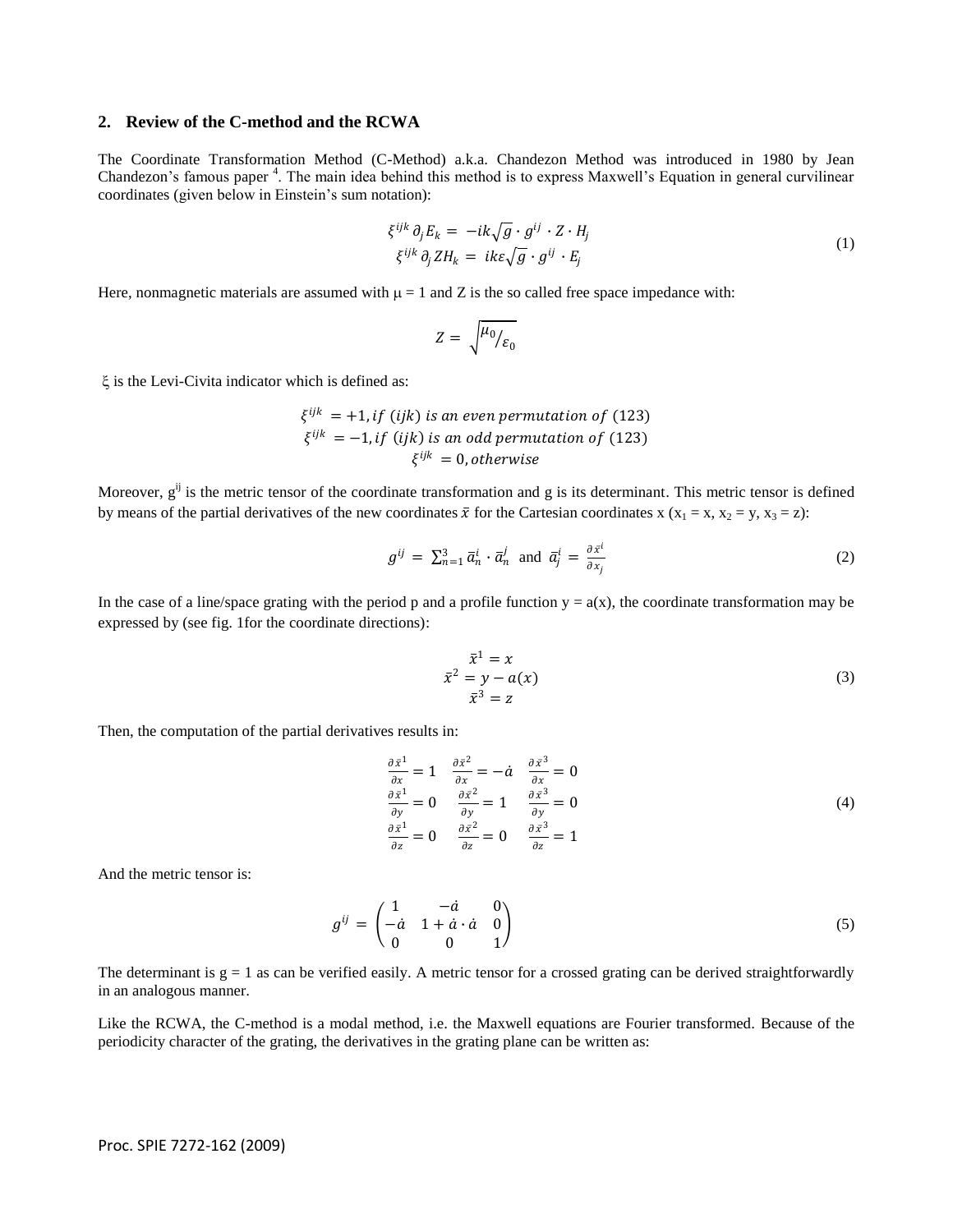$\partial_1 \rightarrow i \beta \beta = \sin \theta_i + m \frac{\lambda}{n}$  $\frac{\lambda}{p}$  (m = diffraction order,  $\lambda$  = wavelength,  $\theta_i$  = angle of incidence, p = grating period) for the 1D non-conical grating case.

Furthermore, in this case the azimuthal angle  $\varphi$  is equal to 0 and consequently, the polarization cases TE and TM decouple. Then, half of the components of the electromagnetic field disappear in either polarization case, i.e.  $E_1 = E_2$  $H_3 = 0$  for TE-polarization and  $H_1 = H_2 = E_3 = 0$  for TM-polarization. Eliminating the normal components,  $H_2$  in TE or  $E_2$  in TE, and applying the correct Fourier factorization rules, eventually results in the following first order differential equation systems:

TE: 
$$
\partial_2 \begin{pmatrix} E_3 \\ ZH_1 \end{pmatrix} = \begin{pmatrix} d \cdot \beta & -c \\ \beta \cdot c \cdot \beta - (\varepsilon) & \beta \cdot d \end{pmatrix} \cdot \begin{pmatrix} E_3 \\ ZH_1 \end{pmatrix}
$$
 TM:  $\partial_2 \begin{pmatrix} ZH_3 \\ E_1 \end{pmatrix} = \begin{pmatrix} d \cdot \beta & \left(\frac{1}{\varepsilon}\right)^{-1} \cdot c \\ 1 - \beta \cdot (\varepsilon)^{-1} \cdot c \cdot \beta & \beta \cdot d \end{pmatrix} \cdot \begin{pmatrix} ZH_3 \\ E_1 \end{pmatrix}$  (6)

The abbreviations c and d are: c =  $(1 + \dot{a} \cdot \dot{a})^{-1}$ ,  $d = c \cdot \dot{a}$  and  $\dot{a} = \frac{\partial a}{\partial a}$  $\frac{\partial u}{\partial x}$  is the derivative of the grating profile function.

There is some beauty in these equations, which should be pointed out briefly. First of all, they include the regular RCWA case. This can be verified by inserting a flat interface with  $\dot{a} = 0$ . Because of  $d = 0$ , the diagonal sub-matrices of both DES disappear and (6) can be transformed in the familiar second order DES of the RCWA (here the TE polarization case is exemplified), i.e.:

$$
\frac{\partial^2}{\partial x_2^2} E_3 = \partial_{22} E_3 = (\beta_1^2 - (\varepsilon)) \cdot E_3 = D_e \cdot E_3 \tag{7}
$$

The solution of the RCWA follows the well established lines. First, the second order DES is transformed into an Eigen equation. Then, the Eigen equation is solved. Formally, this can be written as:

$$
D_e = W_e \cdot \lambda^2 \cdot W_e^{-1} \tag{8}
$$

Here, the term W<sub>e</sub> represents the matrix of the Eigen vectors and  $\lambda^2$  is a diagonal matrix with the Eigen values. By setting:

$$
\begin{pmatrix} \nu^- \\ \nu^+ \end{pmatrix} = W_e^{-1} \cdot \begin{pmatrix} E_3 \\ ZH_1 \end{pmatrix} \tag{9}
$$

a differential equation system with decoupled individual modes is obtained:

$$
\partial_{22} \begin{pmatrix} \nu^- \\ \nu^+ \end{pmatrix} = \lambda^2 \cdot \begin{pmatrix} \nu^- \\ \nu^+ \end{pmatrix} \tag{10}
$$

It can be solved straightforwardly for the individual modes. Thus, the propagation of the individual modes in a RCWA slice with the height h can be expressed as:

$$
\begin{pmatrix} \nu^{-} \\ \nu^{+} \end{pmatrix} = \begin{pmatrix} e^{-i\lambda h} & 0 \\ 0 & e^{+i\lambda h} \end{pmatrix} \cdot \begin{pmatrix} \nu^{-} \\ \nu^{+} \end{pmatrix} \tag{11}
$$

The TM polarization case can be treated in a similar manner.

On the other hand, the assumption can be made that the warped layer is a thin film rather than being only piecewise homogeneous. Then, the matrix  $\varepsilon$  becomes a scalar and the two DES's of first order in (6) can be reduced to DES's which exhibit the same Eigen systems (!), namely:

$$
\partial_2 \begin{pmatrix} F \\ G \end{pmatrix} = \begin{pmatrix} d \cdot \beta & -c \\ \beta \cdot c \cdot \beta - \varepsilon & \beta \cdot d \end{pmatrix} \cdot \begin{pmatrix} F \\ G \end{pmatrix}
$$
(12)

where  $F = E_3$  and  $G = ZH_1$  for TE polarization and  $F = -ZH_3/\varepsilon$  and  $G = E_1$ . for TM-polarization, respectively. Again, the differential equation system can be transformed in an Eigen equation. Its Eigen decomposition can be written as: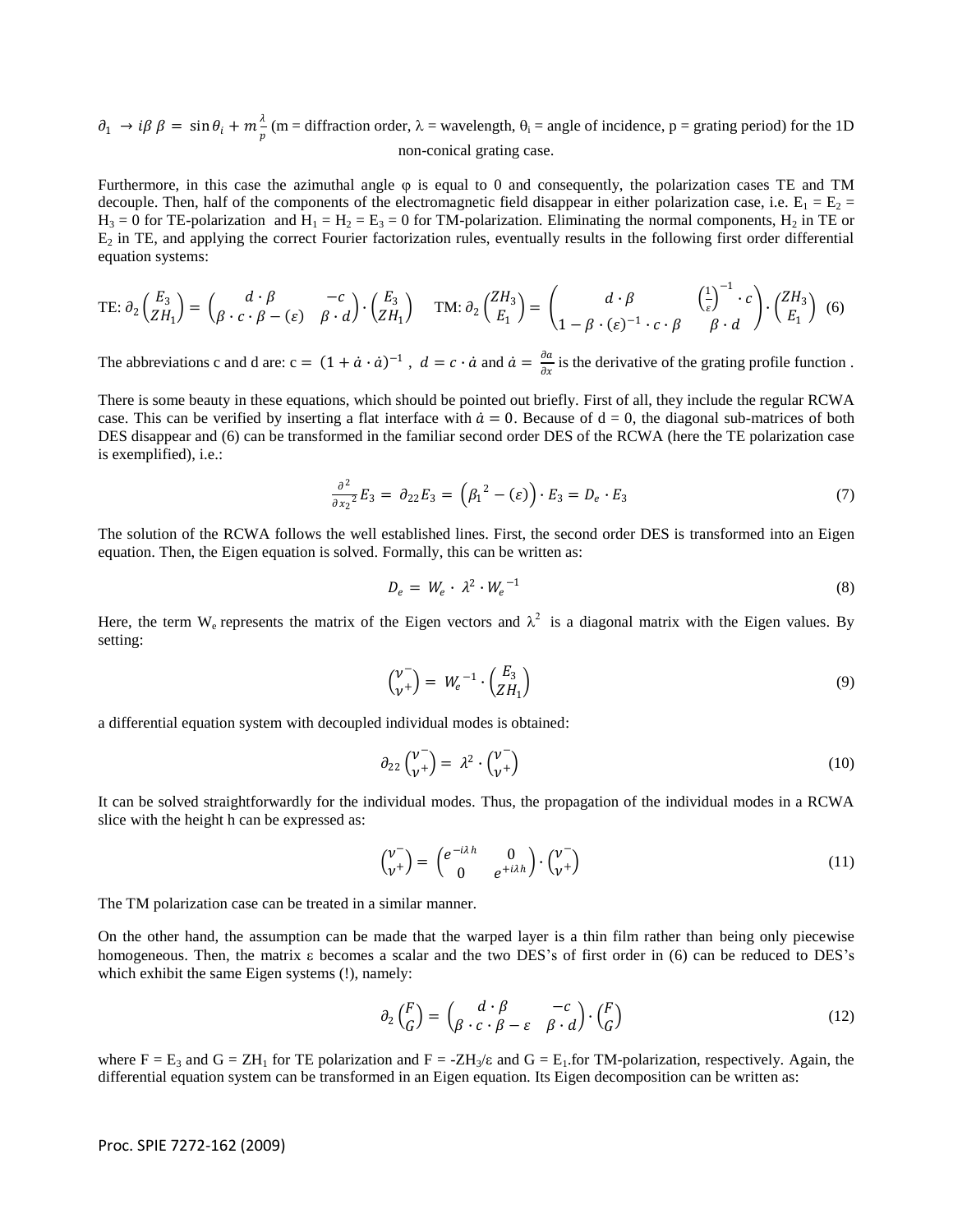$$
M^{(p,q)}\binom{F_m^{(p,q)}}{G_m^{(p,q)}} = \lambda^{(p,q)}\binom{F_m^{(p,q)}}{G_m^{(p,q)}}
$$
(13)

Here,  $F_m^{(p,q)}$  and  $G_m^{(p,q)}$  are the Eigenvectors and  $\lambda^{(p,q)}$  is the Eigen value. In order to couple the fields, we need to write down the sums of all up- and down waves:

$$
F_{\pm}^{(p,q)} = \sum_{m,n} e^{i\beta_m x^1} F_{m,n}^{(p,q)\pm} e^{i\lambda_n^{(p,q)\pm} x^3} \cdot \nu_n^{(p,q)\pm}
$$
  
\n
$$
G_{\pm}^{(p,q)} = \sum_{m,n} e^{i\beta_m x^1} G_{m,n}^{(p,q)\pm} e^{i\lambda_n^{(p,q)\pm} x^3} \cdot \nu_n^{(p,q)\pm}
$$
\n(14)

Furthermore, p and q are the medium index and the interface index,  $F_{m,n}^{(p,q)}$  and  $F_{m,n}^{(p,q)}$  are the Eigen vector elements of the order (m,n),  $\lambda_n^{(p,q)\pm}$  is the Eigen value of order n and  $\nu_n^{(p,q)\pm}$  are the unknown amplitudes of the Eigen modes. For the propagation through an interface q between two materials, one has to solve the Eigen problem for both materials  $\varepsilon_p$  and  $\varepsilon_{p+1}$  followed by the application of the boundary conditions, i.e.  $F_{\pm}^{(p,q)} = F_{\pm}^{(p+1,q)}$  and  $G_{\pm}^{(p,q)} =$  $G_{\pm}^{(p+1,q)}$ . Sorted for up- and down-waves, this procedure results in the following short-hand matrix equation:

$$
\begin{pmatrix} F^{(p+1,q)+} & F^{(p+1,q)-} \\ G^{(p+1,q)+} & G^{(p+1,q)-} \end{pmatrix} \cdot \begin{pmatrix} \nu^{(p+1,q)+} \\ \nu^{(p+1,q)-} \end{pmatrix} = \begin{pmatrix} F^{(p,q)+} & F^{(p,q)-} \\ G^{(p,q)+} & G^{(p,q)-} \end{pmatrix} \cdot \begin{pmatrix} \nu^{(p,q)+} \\ \nu^{(p,q)-} \end{pmatrix} \tag{15}
$$

Due to the S-matrix coupling schema, it can be sorted for the cause- and response waves resulting in:

$$
\begin{pmatrix} \nu^{(p+1,q)+} \\ \nu^{(p,q)-} \end{pmatrix} = \begin{pmatrix} F^{(p+1,q)+} & -F^{(p,q)-} \\ G^{(p+1,q)+} & -G^{(p,q)-} \end{pmatrix}^{-1} \cdot \begin{pmatrix} -F^{(p+1,q)-} & F^{(p,q)+} \\ -G^{(p+1,q)-} & G^{(p,q)+} \end{pmatrix} \cdot \begin{pmatrix} \nu^{(p+1,q)-} \\ \nu^{(p,q)+} \end{pmatrix}
$$
(16)

Next, the propagation from one interface to the next interface shall be considered. Basically there are two cases, either the next interface has the same derivative of the profile function, i.e.  $\dot{a}_{q+1}(x) = \dot{a}_q(x)$  or it is different which also means that there are different coordinate systems. In the first case, the solution is trivial. It corresponds to the propagation in a thin film or to the propagation of the Bragg modes in a RCWA slice and thus resembles formula (11). The second case is more difficult and the general approach is to describe the fields at one coordinate system by means of the coordinates of the adjacent (below or above) interface. Regarding the coupling of the fields, two methods are suggested – the half spectrum coupling  $\delta$  and the hybrid spectrum coupling  $\delta$ . The formula for the half spectrum propagation from interface q to interface q+1 is given below.

$$
\begin{pmatrix} \nu^{(p,q)+} \\ \nu^{(p,q-1)-} \end{pmatrix} = \begin{pmatrix} 0 & \left( F^{(p,q)+} \right)^{-1} \cdot \tilde{F}^{(p,q-1)+} \\ \left( F^{(p,q-1)-} \right)^{-1} \cdot \tilde{F}^{(p,q)-} & 0 \end{pmatrix} \cdot \begin{pmatrix} \nu^{(p,q)-} \\ \nu^{(p,q-1)+} \end{pmatrix} \tag{17}
$$

The computation recipe for the  $\sim$  term is given by:

$$
\tilde{F}_{m,n}^{(p,q)\pm} = \sum_{l} L_{m-l,n}^{(p,q)\pm} \cdot F_{l,n}^{(p,q)\pm} \text{ and } L_{m,n}^{(p,q)\pm} = \frac{1}{p} \int_0^d e^{i\lambda_n^{(p,q)\pm} \cdot [a_{q-1}(x) - a_q(x)]} \cdot e^{-im\frac{2\pi x}{p}} dx \tag{18}
$$

More details can be found in  $<sup>6</sup>$  and  $<sup>7</sup>$ .</sup></sup>

After having provided these ingredients, the assembling of the S-matrix of the whole stack follows mainly the coupling rules in  $\mathrm{^{8}}$ .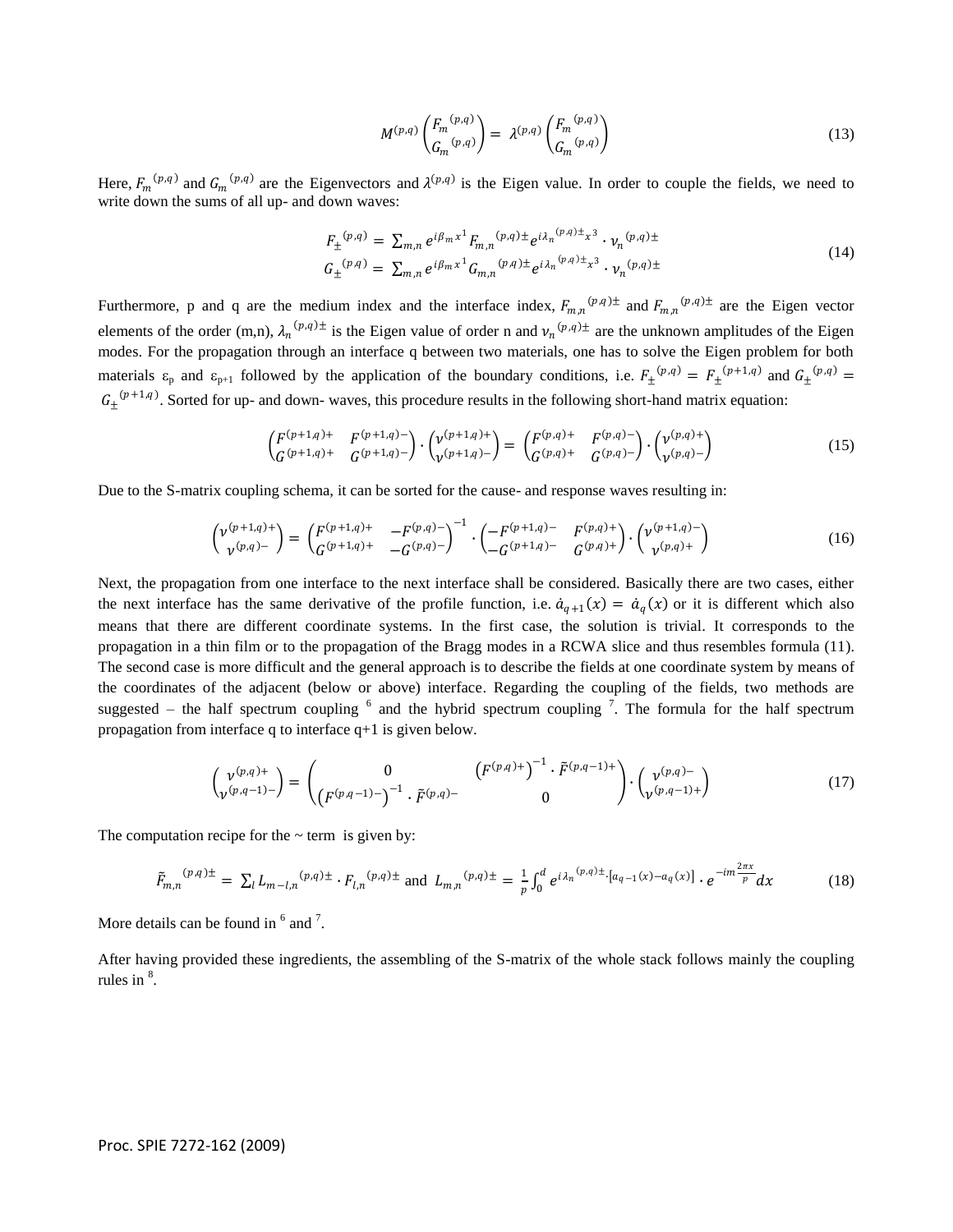## **3. Combination of the Methods**

In summary of section 2, the RCWA method slices a given interface and then propagates the electromagnetic fields from slice to slice whereas the C-method directly solves the propagation of the electromagnetic field through an interface by means of formulating and solving the Maxwell equations in a curvilinear coordinate system. Moreover, it was discussed that more than one coordinate transformation is required when there are more than one interface that are not parallel to each other.

Now, the key of the combination of the two methods consists in the idea to propagate the electromagnetic fields from a curved interface q-1 where the C-method is be applied to a plain interface q that is a boundary of a RCWA slice and vice versa. The scenario of a RCWA slice embedded between curved interfaces is depicted in figure 1.



Figure 1: Layer Schema for hybrid C-RCWA

A flat interface forming one boundary of a RCWA slice is a special case of a curved interface and it is naturally not parallel to any other curved interface. Therefore, the propagation from a curved interface to a flat interface and vice versa has to be based on either the half- or hybrid spectrum coupling method mentioned in the previous section. However, the treatment can be simplified a bit due to the special form of the flat interface since it does not require to solve an Eigen problem but it can utilize the Rayleigh modes directly. Moreover, the matrix of the Eigen vectors becomes a unit matrix and the interface function becomes a constant. Consequently, the propagation from the curved interface q-1 to the plain interface q through layer p (17) can be simplified correspondingly.

As a next step, the fields need to be propagated into the RCWA slice. Generally, the formulation for the C-method as well as for the RCWA is based on a direct propagation step through the interface (compare for example equation (16) of this paper and formulas  $5-7$  in  $\textdegree$ ). In order to connect both methods, the junction has to be put directly on the flat interface bordering the RCWA slice. This issue can be overcome by applying the following procedure. First, switch from the up and down modes to the Fourier modes of the transversal fields, e.g.  $E_3$  and  $ZH_1$  for TE-polarisation in one of the methods (e.g. C-method). Secondly, cross the interface boundary by applying the boundary conditions of the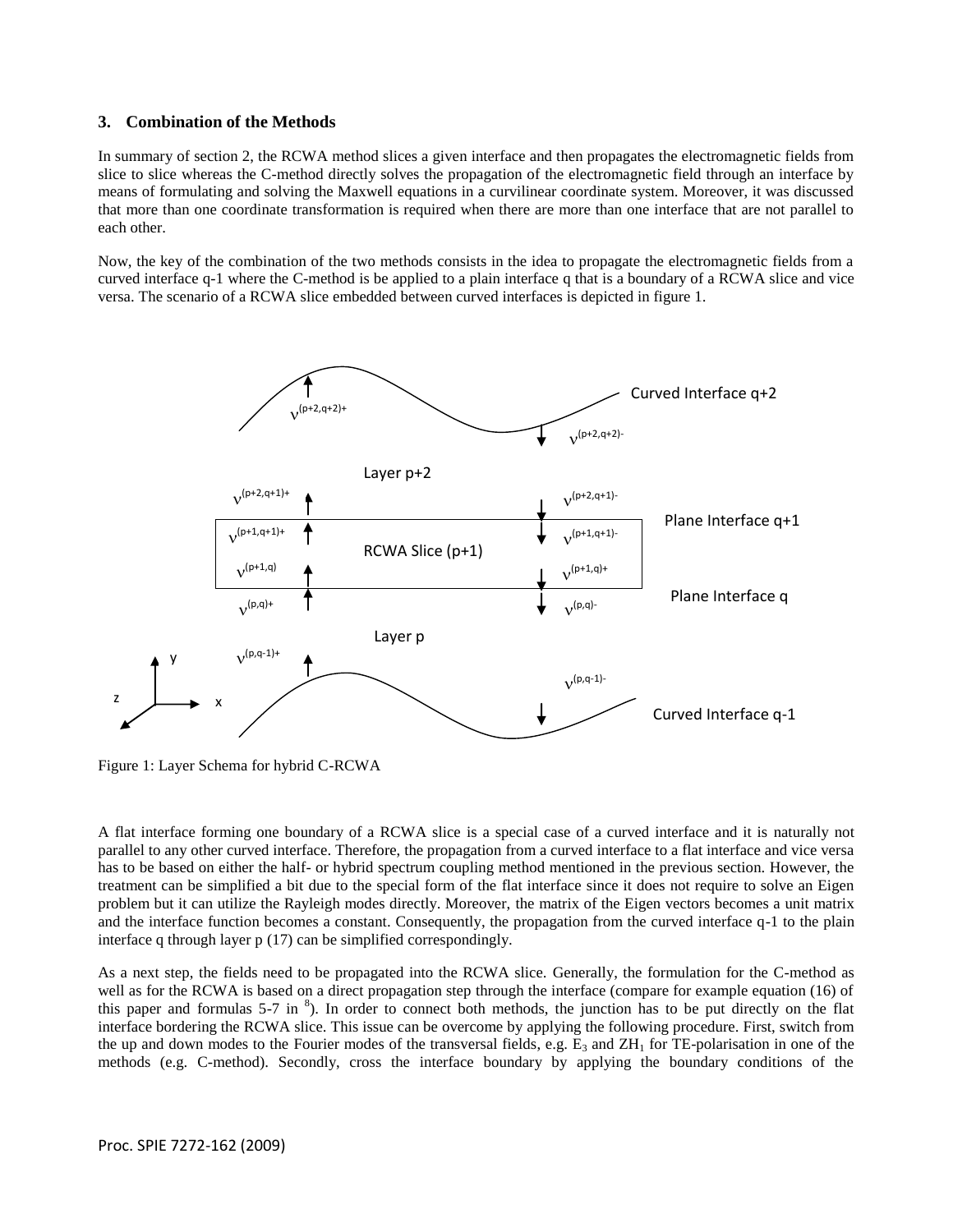electromagnetic field. Then, continue by switching back from the Fourier modes of the transversal fields while tacitly changing the method (i.e. continue with RCWA slice propagation).

This whole procedure shall be exemplified with the layer stack in figure 1. Let"s assume we are arrived behind the curved interface q-1 by applying the C-method. Then, the first step consists in propagating the up and down modes from interface q-1 to the lower boundary of the RCWA slice (interface q). This can be done by either applying the half- or the hybrid spectrum method referred to in section 2 of this paper. When the half spectrum method is applied, equation (17) can be utilized directly while taking advantage of the matter of fact that interface q is flat. Next, the modes are switched to  $E_3$  and  $ZH_1$  using formula (15) followed by crossing the interface through the assumption of continuity of the transversal modes (a.k.a. boundary conditions). While performing this step, the border from C-method to RCWA is crossed and the further processing is based on RCWA formulas. This means, the modes are switched back to up and down modes by using formula (9) and then propagated from the bottom to the top (lower side of interface  $q+1$ ) of the RCWA slice by using expression (11). Of course, it is recommended to do all the propagation and coupling in the most computation efficient way as detailed for instance in reference <sup>8</sup>. The further propagation from the lower side of interface  $q+1$  to the curved interface  $q+2$  has to be carried out in an opposite way.

### **4. Modeling**

The first modelling example is shown in figure 2. Here, the intention is to demonstrate the superiority of the C-method and to show how bad the RCWA converges for high contrast material with a shallow profile slope. The grating is a trapezoid with a pitch of 1 micron, a duty ratio of 1:1 and 45 degrees side wall angle made from aluminium. The light with 633 nm wavelength is incident from normal direction.



**Figure 2: Modeling example 1 - Aluminum trapezoid**

The order convergence for TE and TM is shown in figure 3. The RCWA was run with 5, 10, 25 and 50 slices. It can be seen that the convergence is quite different for the two polarization cases. Apparently, the RCWA converges to the same results as the C-method for TE when the number of slices is sufficient large. Nevertheless, the convergence is still considerably slower compared to the C-method. While the C-method requires only as few as about  $\pm 8$  orders to converge, the RCWA requires at least  $\pm 20$  to 25 orders.

The situation becomes much worse for TM polarization. Here, a decent convergence for the TM case cannot be seen at all, no matter how many slices are utilized. On the other hand, the C-method results agree well with the results obtained from the IESMP<sup>9</sup> which serves as a reference (41.73% reflectivity in TM and 6.93% in TE for the 0. order).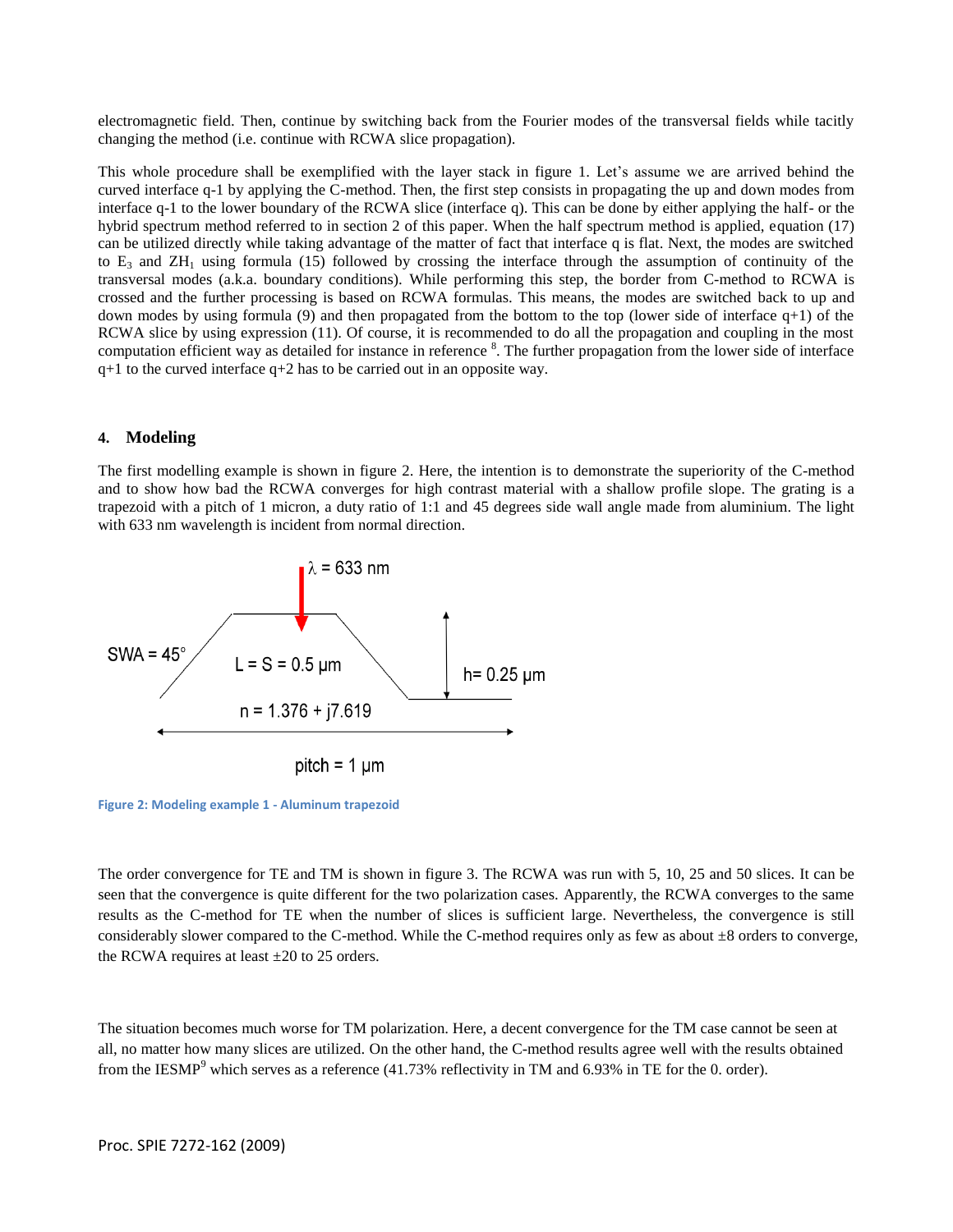

**Figure 3: Comparison of simulated diffraction efficiencies of the 0. order in reflection vs. truncation order for example 1 aluminum trapezoid (see fig. 2) computed by RCWA and C-method (LHS: TE polarization, RHS: TM polarization). The IESMP result serves as a reference.**

In the second example, the C-RCWA simulations are compared with a pure RCWA simulation with the example of a binary grating made of Silicon covered with a dielectric layer (e.g., photoresist). The grating setup is depicted in figure 4.



#### **Figure 4: Modeling example 2 – Binary Silicon grating covered with a dielectric layer**

The zero order diffraction efficiencies in reflection (measured in %) for the second example are shown in figure 5. It can be concluded that the RCWA requires many slices to come close to the C-RCWA results.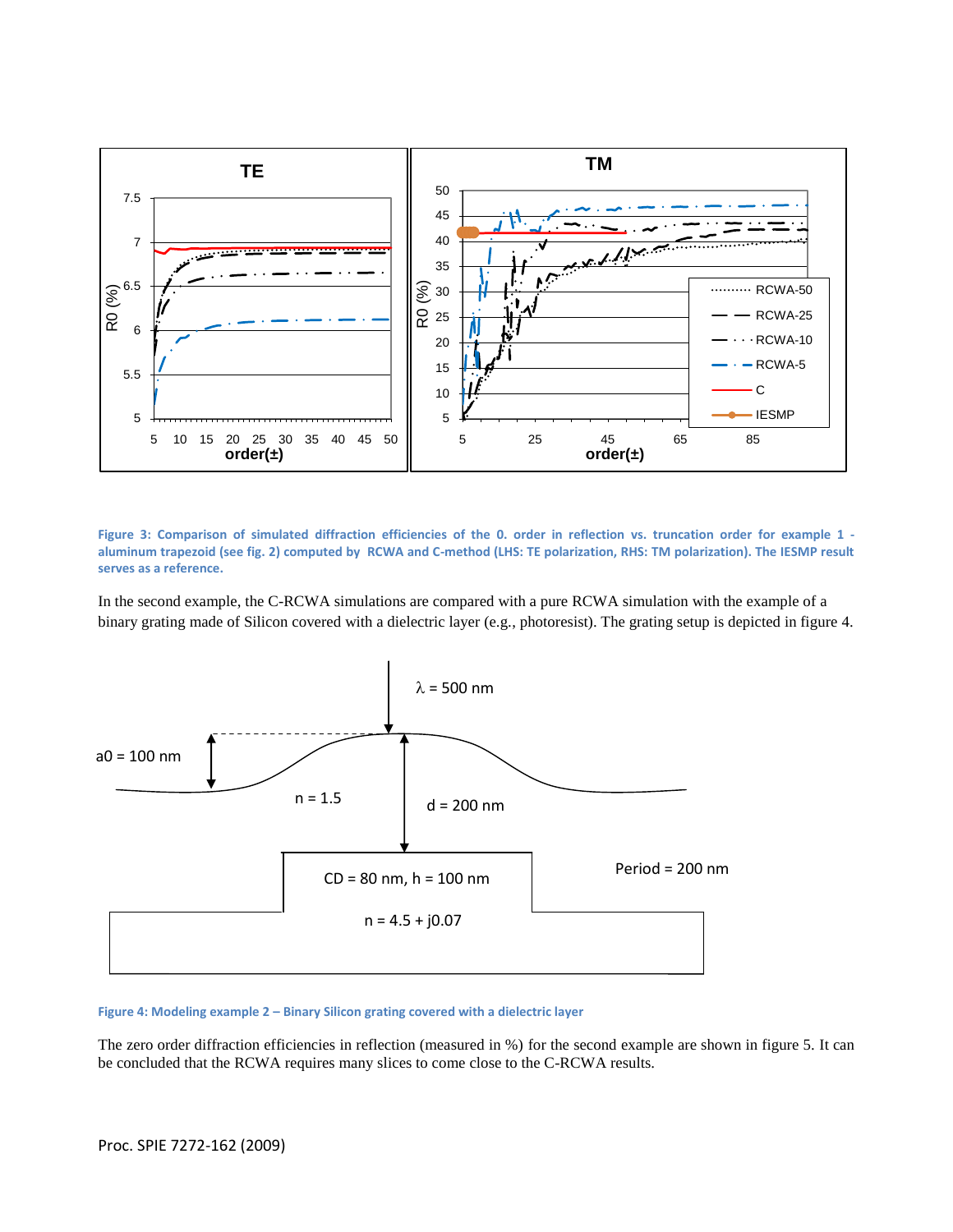

Figure 5: Diffraction efficiencies of the 0. order in reflection vs. truncation order for example 2 - Binary Silicon grating coated with **a dielectric (see fig. 4). The C-RCWA is compared with RCWA computations with different slice number (i.e. 10, 21, 47, 97, 197 and 497).**

Another way to present these results is to plot the reflectance versus the number of slices (slice convergence) which is shown in figure 6. The diamonds show the RCWA result for converged order (i.e.  $\pm 30$  orders. It should be stated here that the slicing for the sinusoidal was done in a way to keep the CD change from slice to slice constant rather than just chosing slices of equal thickness to ensure the best possible accuracy with minimum slice number. A Finite Element Method based solver<sup>10</sup> serves as a reference (triangles). The FEM results are plotted versus the degrees of freedom (DOF). It is quite obvious that the hybrid C-RCWA results (pink squares) and the FEM results converge to the same values both in TE and TM polarization. The C-RCWA results are shown as a straight line since they neither depend on a slice number nor on degrees of freedom.



Figure 6: Diffraction efficiencies of the 0. order in reflection vs. slice number for RCWA/ degrees of freedom (DOF) for FEM method for example 2 – Binary Silicon grating covered with a dielectric (see fig. 4), truncation order = ±30 for RCWA and C-RCWA.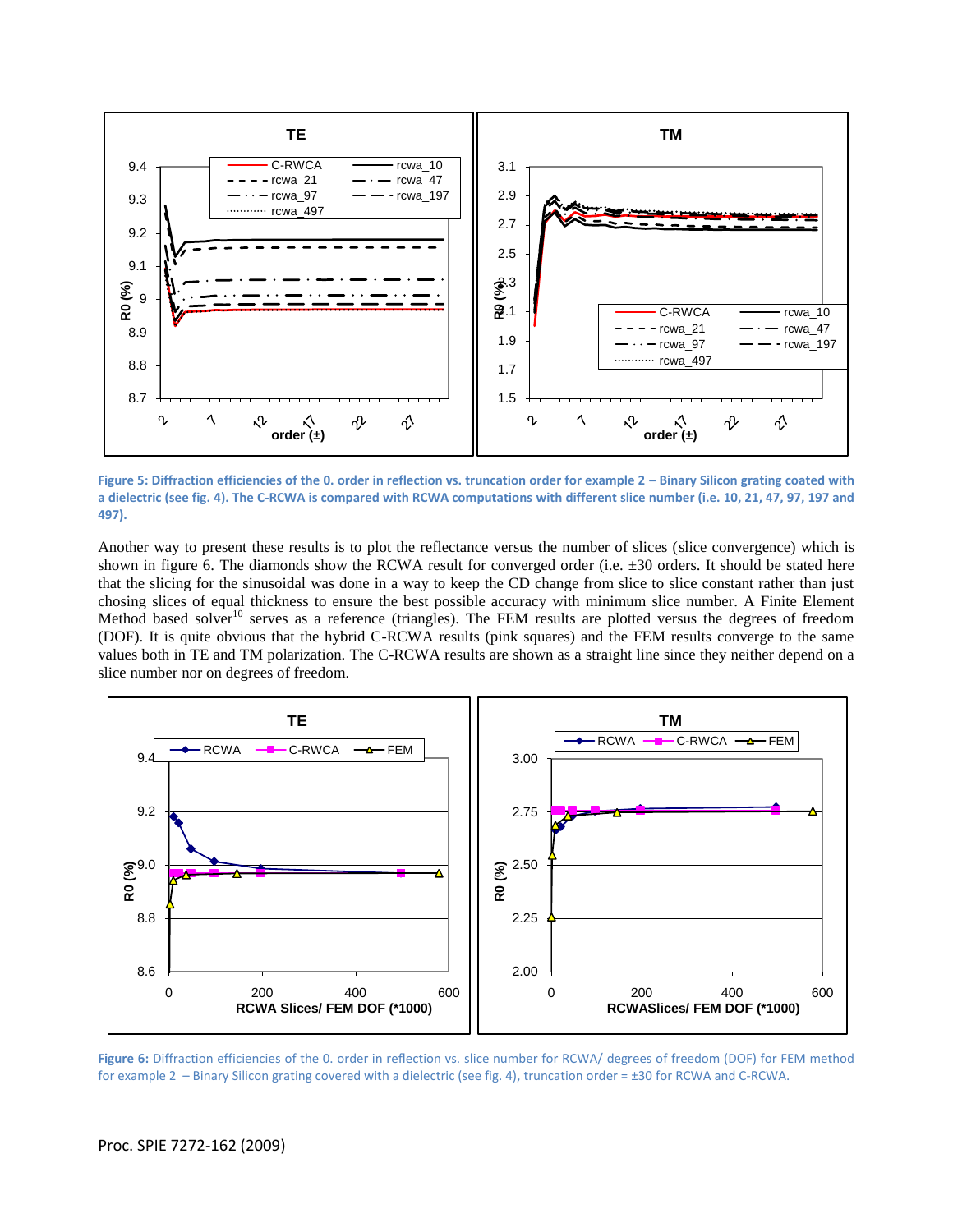Please note that the hybrid C-RCWA needs only three Eigensolutions: two for either side of the curved interface and one for the buried binary grating. In contrast, the pure RCWA requires at least about 400 -500 slices in TE to come close which translates into the same number of Eigen solutions. Moreover, the pure RCWA TM result does not even quite converge at 500 slices. This outcome is quite a bit surprising because the sliced sinusoidal layer is purely dielectric and the author is not aware that issues have been reported in the literature related to the RCWA modeling of dielectric layers.

Our third example discusses defect issues in EUV lithography. The EUV mask consists of large number of high and low index, quarter wave double layers. Fourty double layers are required to ensure a suffcient reflectivityof about 70% due to the low difference in n of the available materials such as molybdenum and silicon (MoSi) for EUV radiation.



**Figure 7: Cross section of a EUV multilayer mask with a binary substrate defect that causes a gradually attenuated deformation of the multilayer system from bottom to top. The defect is lateral offset relative to the absorber line (LHS: all layers are deformed, RHS: only the lower 40 layers are deformed whereas the upper 40 layers are planarized).**

As discussed in  $11$ , the lithographic imaging modeling of EUV may become very cumbersome and costly when the impact of mask defects shall be investigated. Actually, this means that the MoSi layers cannot be treated as thin film anymore but need to be modeled as diffractive layers instead. Consequently, a huge number of discretization points is required in FDTD to model all subtleties of the deformed multilayer stack adequately. Similarly, one would need many slices in RCWA and the slicing itself may quickly cause some headache not to talk about accuracy issues as observed in the previous example.

Here, our C-RCWA method may greatly help to reduce the computational efforts since it is adapted to the problem in a very natural way. While the multilayer can be modeled with the C-method, the binary defect and the binary absorber are treated with the RCWA. Figure 7 depicts the layer stack with a defect in the substrate which is laterally offset relative to an absorber line on top of the stack. The left hand side shows the case where all layers are deformed whereas the top half of the multilayers are planarized in the right hand side of the figure. Lithographers are very interested to predict the impact of the defect on the aerial image and eventually on the CD.

Our aerial image simulation follows the established models of partial coherent imaging (compare fig. 2 in  $\frac{11}{1}$ ) with the mask diffraction computed by means of the C-RCWA. The simulations are based on the following settings: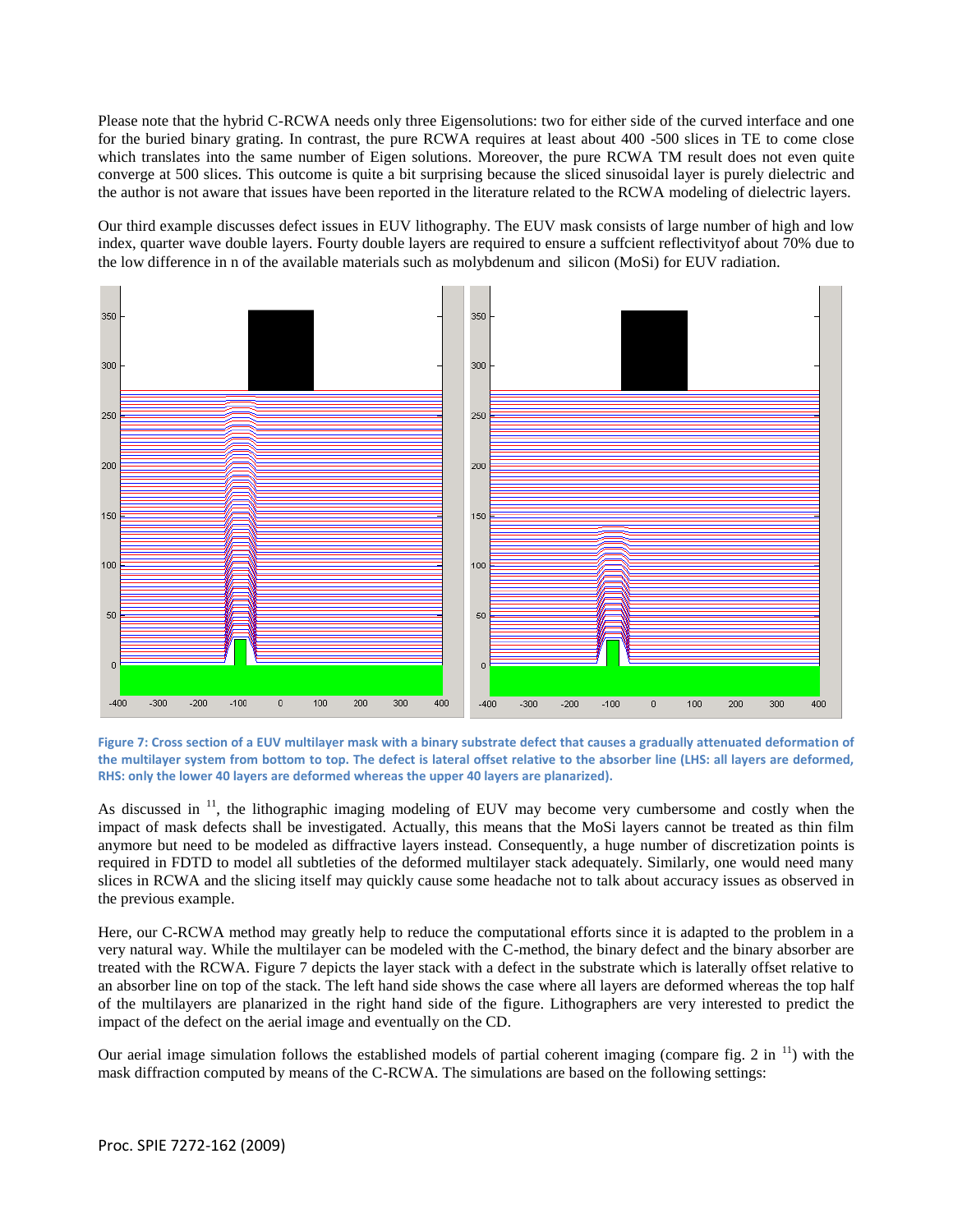Optical system: NA =  $0.45$ ,  $\sigma = 0.3$ ,  $\lambda = 13.4$  nm, reduction ratio = 4.

EUV mask: multilayer: 40 double layers of Si/ Mo (thickness = 4 nm/ 2.9 nm,  $n_{Si} = 0.999931$ -j0.00182109,  $n_{Mo} =$ 0.922737-j0.0062202), Si substrate, Si defect: height = 26 nm, width = 30 nm, Cr absorber: CD = 160 nm, height = 80 nm,  $n_{Absorber} = 0.933328 \text{--} i0.0381982$ . (all CD's are measured on the mask level).

First, we have investigated the impact of the lateral offset of the defect relative to the center of the absorber line on the aerial image. To this end the defect was moved in steps of 20 nm from the center of the absorber line to the left, resulting in relative positions of  $x0 = 0$ , 20, 40, 60, 80 and 100 nm (measured in mask coordinates). The resulting aerial image curves are plotted in figure 8. Additionally, the defect free case is shown as a reference. Apparently, the aerial image is centered when there is no offset  $x0 = 0$  (red solid line) and almost coincides with the defect free case (black solid line). The nominal CD of the aerial image on the wafer level is approximately 40 nm as anticipated. When moving the defect to the left by only 20 or 40 nm, almost no difference in the aerial image can be seen. Obviously, the defect is still well hidden under the absorber and cannot cause much trouble. However, a further increase of the offset causes a considerable shift of the left slope of the aerial image to the left while the right slope remains in the same location as for  $x0 = 0$ resulting in an increase of the CD by almost 20 nm for  $x0 = 100$  nm. Now, it can be clearly seen that the interferences in the multilayer may have a strong impact on the imaging.



**Figure 8: Simulated aerial images of a 40 nm absorber line (wafer coordinates) deteriorated by a defect (width = 30 nm, height = 26 nm on mask level) and the caused deformation of the complete multilayer system. The defect is lateral offset relative to the center of the absorber by a distance x0 (on mask level). The defect free case is shown as a reference (black solid line).**

Next, we want to know what is going to be happen if we would planarize the multilayer system. To this end we pick the worst case of the previous simulation  $(x0 = 100 \text{ nm})$  and modify the multilayer system corresponding to figure 7 (RHS). This means that the top 40 layers are flattened and only the bottom 40 layers remain deformed. The simulated aerial images are plotted in figure 9. It is evident that the planarization clearly reduces the observed CD increase of figure 8. The aerial image for the partly planarized multilayer stack (dotted curve) almost coincides with the aerial image of the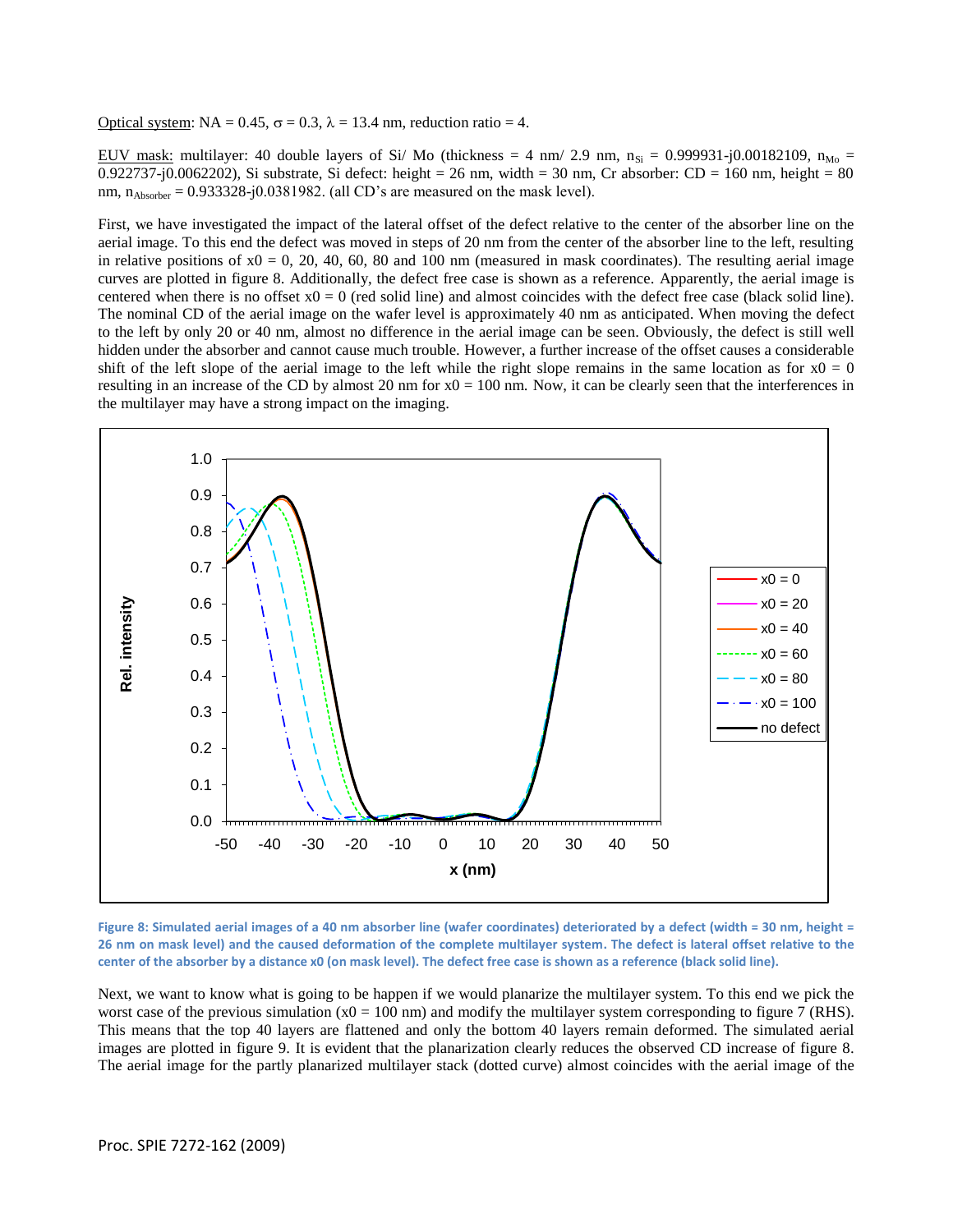defect free mask (red solid curve) and the CD change is much smaller compared to the unplanarized case (dashed curve). The reason for this is that the planarization supresses the thin film interferences of the deformed layer stack and let them only weakly contribute to the aerial image.

Finally, it should be said that the EUV litho simulations were based on a pure 2D model. A more realistic 2D modeling would require to include the conical diffraction case for out of plane illumination waves. Nevertheless, we think that the examples showed how powerfull the C-RCWA method could be for EUV modeling and also, of course, for the rigorous forward simulation of EUV masks for optical or EUV scatterometry. And here it is noteworthy to say that the EUV litho simulations of the complete 80 layer masks took only seconds on an older  $2GHz$  Pentium 4 CPU ( $\pm$  diffraction orders for C-RCWA) with non-optimized code.



**Figure 9: Simulated aerial images of a 40 nm absorber line (wafer coordinates) deteriorated by a defect (width = 30 nm, height = 26 nm on mask level) with different number of defect caused deformed layers. The aerial image of a defect free mask was plotted as a reference (solid curve).**

## **5. Conclusions**

A new method for diffraction computation was introduced which combines the RCWA and the Coordinate Transformation Method in a hybrid, S-matrix based algorithm. By means of a few simulation examples, it was shown that this method can overcome a lot of issues of the pure RCWA and the pure C-method. The application of this method can be particularly beneficial for the simulation of gratings with shallow prolife slopes and with many layers such as EUV masks. In some situations, the new method can enable a reasonable simulation at all. In many cases, it can help to reduce the computation costs dramatically and to improve the accuracy. Potential fields of application are in optical and EUV scatterometry as well as in optical and EUV lithography simulation. Further work has to be done to include conical diffraction and finally to address the 3D case, i.e. crossed gratings.